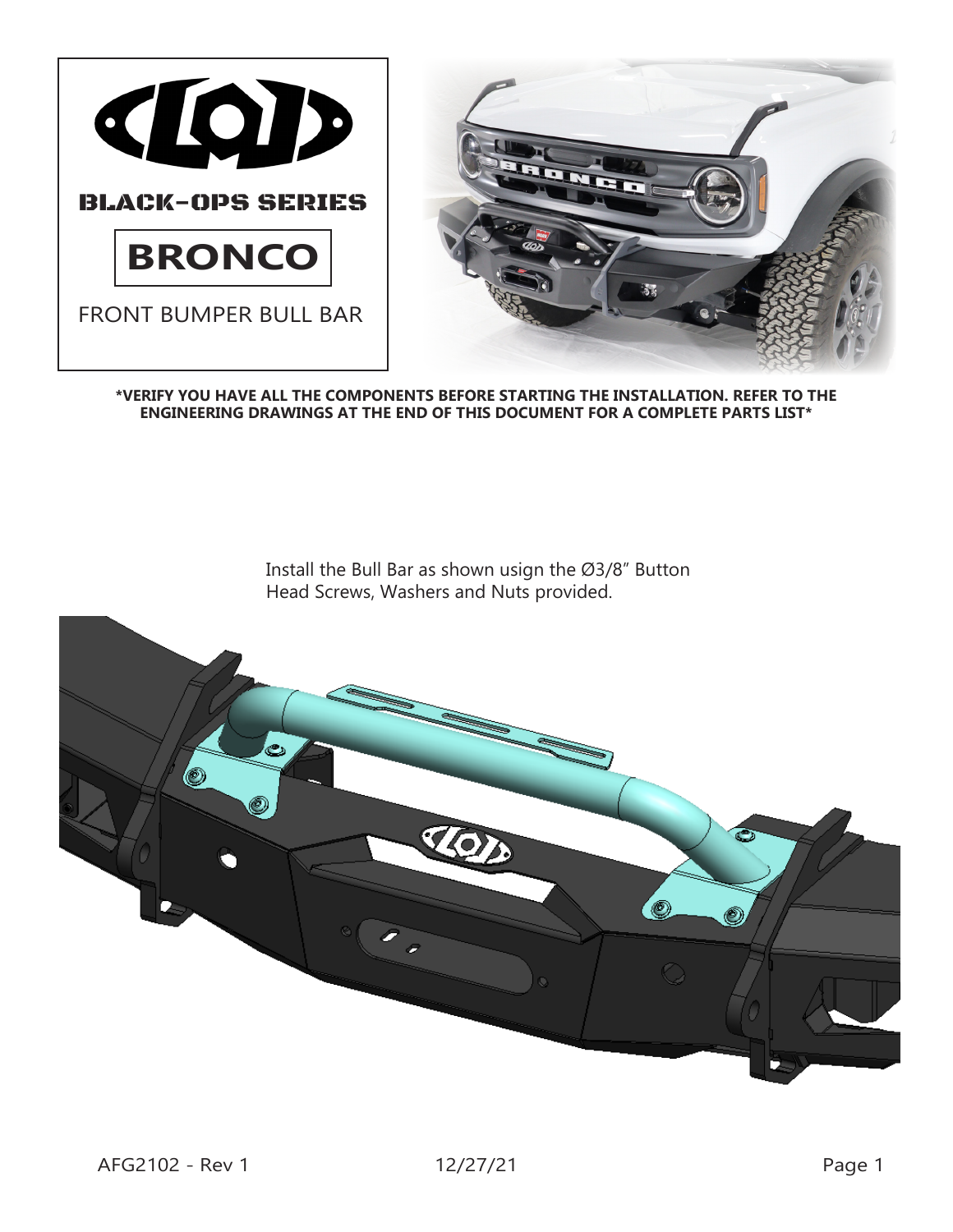| QTY.<br>$\geq$<br>$\infty$<br>$\infty$                                                                                                                                                               |                                                                                                                              | ⋖<br>REV                                                                                                                                                                                                                                                                                                                                                                                                                                 |        |
|------------------------------------------------------------------------------------------------------------------------------------------------------------------------------------------------------|------------------------------------------------------------------------------------------------------------------------------|------------------------------------------------------------------------------------------------------------------------------------------------------------------------------------------------------------------------------------------------------------------------------------------------------------------------------------------------------------------------------------------------------------------------------------------|--------|
| hex nut 3/8-16 zing plate<br>Gr5<br>BHSCS 3/8-16 X 1.00 ZINC<br>PLATE<br>ADAPTIVE BUMPER BULL<br>ADAPTIVE BUMPER BULL<br>FLAT WASHER $\varnothing$ 5/16" X<br>.875" ZINC PLATE<br><b>DESCRIPTION</b> |                                                                                                                              | SHEET 1 OF 1<br>FRONT BUMPER BULL BAR<br>SHEET SIZE: B                                                                                                                                                                                                                                                                                                                                                                                   |        |
| PART NUMBER<br>BHSCS381616ZP<br>HN3816ZPGR5<br>4AFG2021-02<br>FW3114ZP<br>NES.<br>NES<br>$\sim$<br>$\infty$<br>4<br>$\overline{\phantom{0}}$                                                         | <b>NOTES:</b><br>1. AFG2102 = BARE STEEL OPTION<br>2. AFG2103 = BLACK POWDER COAT<br>WEIGHT = APPROX 15 LBS<br>$\dot{\circ}$ | DWG. NO. AFG2102<br>AFG2103<br>$\frac{1}{2}$ MCH $\frac{1}{2}$ $\frac{1}{2}$ $\frac{1}{2}$ $\frac{1}{2}$ $\frac{1}{2}$ $\frac{1}{2}$ $\frac{1}{2}$ $\frac{1}{2}$ $\frac{1}{2}$ $\frac{1}{2}$<br>DESCRIPTION:<br>SCALE: 1:4<br>DATE<br>NAME                                                                                                                                                                                               |        |
|                                                                                                                                                                                                      | O<br>u<br>▓<br>4<br>$\infty$<br>$\mathbf{\Omega}$<br>W<br>Q<br>.Ø<br>Ó,                                                      | THE REO DRAMIDAN CONTAINED IN FIREE.<br>PROPERTY OF DUCTION IN SEE NOTES<br>PRODUCTION IN PARTORAS SEE NOTES<br>REPRODUCTION IN PARTORAS A ECO.<br>PERMISSION OF COULCUS<br>MFG APPR.<br>ENG APPR.<br>CHECKED<br>MATERIAL:<br>N/A<br>DRAWN<br>PROPRIETARY AND CONFIDENTIAL<br>UNLESS OTHERWISE SPECIFIED:<br>DMENSONS ARE IN INCHES<br>TOLERANCES: 40,010<br>TWO PLAC: MCCH+11<br>TWO PLAC: DECINAL 40,015<br>THREE PLACE DECIMAL 40,005 |        |
|                                                                                                                                                                                                      | $\phi_{\mathcal{A}}$<br>O)<br>O                                                                                              |                                                                                                                                                                                                                                                                                                                                                                                                                                          |        |
| AFG2102 - Rev 1                                                                                                                                                                                      | 12/27/21                                                                                                                     |                                                                                                                                                                                                                                                                                                                                                                                                                                          | Page 2 |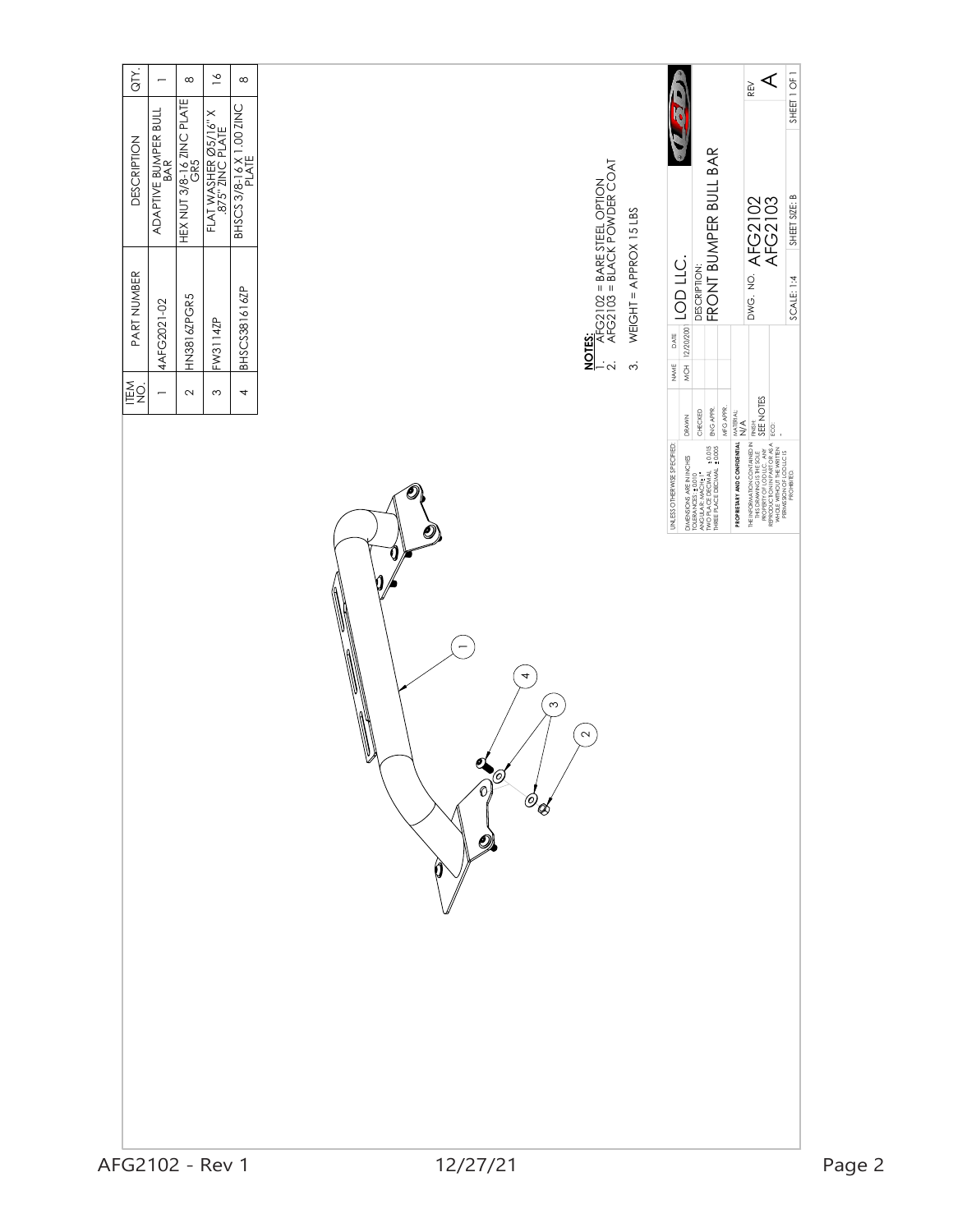| $\blacksquare$<br>$\mathbf{O}$<br>K<br>ID<br><b>BRONCO</b><br><b>BLACK-OPS SERIES</b><br><b>FRONT BUMPER</b><br><b>BULL BAR</b><br>SHIPPING SHEET<br>Packaged by:<br>On: | <b>INSTRUCTION</b><br><b>SHEET</b> | <b>CONTROL</b><br><b>CONTROLLER</b><br><b>BOLT KIT</b><br>AFG2102-BK<br>(x1) |
|--------------------------------------------------------------------------------------------------------------------------------------------------------------------------|------------------------------------|------------------------------------------------------------------------------|
|                                                                                                                                                                          |                                    |                                                                              |